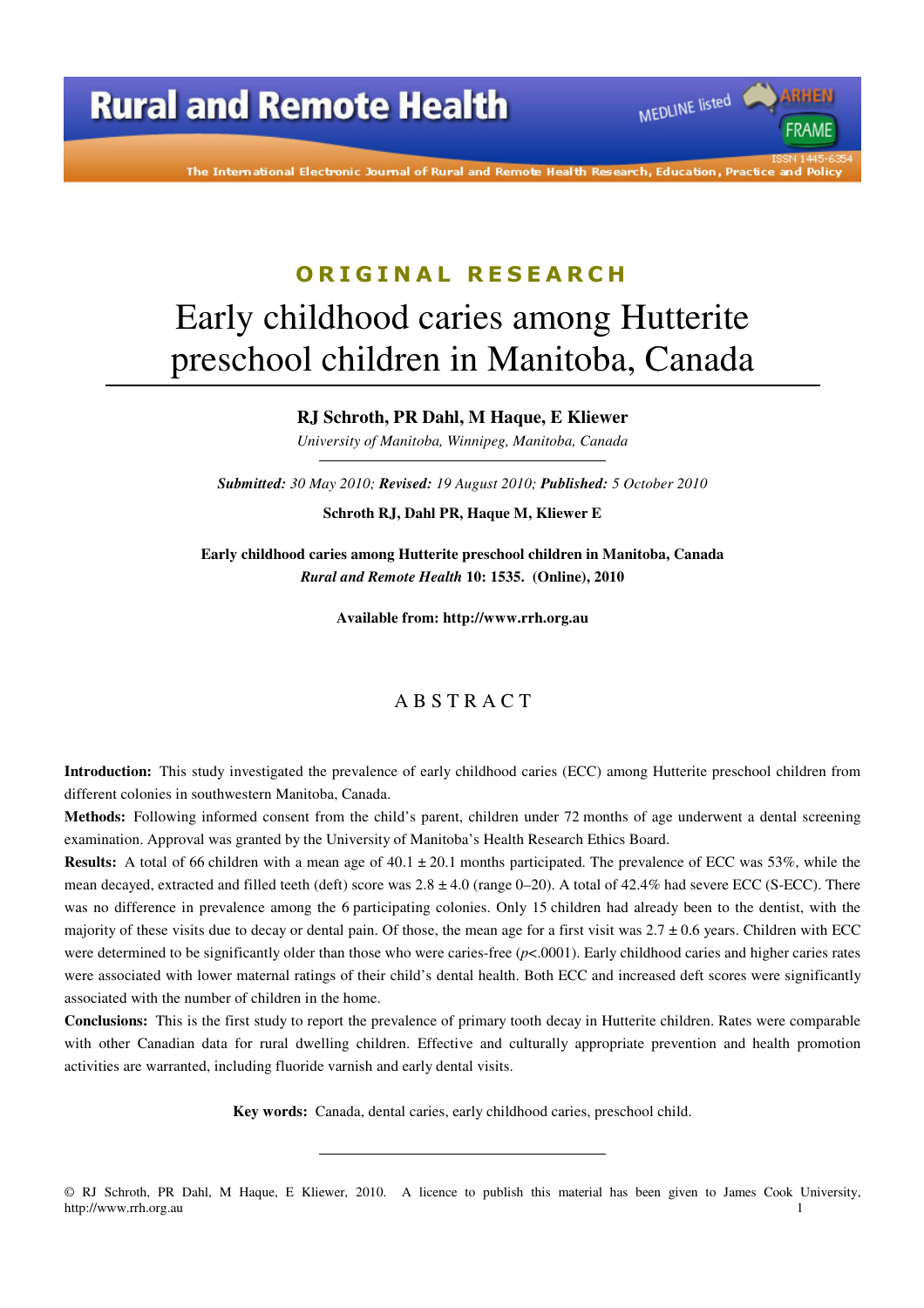The International Electronic Journal of Rural and Remote Health Research, Education Practice and Policy

# Introduction

Early childhood caries (ECC), defined as dental decay affecting children under  $6$  years of age<sup>1</sup>, is known to affect many different groups of children in North America that include Asian and South Asian immigrants<sup>2,3</sup>, economically disadvantaged groups<sup>4</sup>, and Aboriginal children<sup>5-7</sup>. However, the prevalence in other cultural minority groups is not well known. This is so for the Hutterite, a communal branch of Anabaptists like the Amish and Mennonites, who trace their roots to the Protestant Reformation of the 16th century<sup>8</sup>. The Hutterite originate from Europe and first settled in North America in the 1870s. In fact, little oral health information exists for this group apart from an established increased incidence of dental agenesis, oral hygiene challenges, and limited dental knowledge<sup>9,10</sup>. Unfortunately, no published data exist that document the oral health status of young children in this cultural and religious group; however, dental professionals caring for Hutterite preschool children may sometimes attest to a perceived higher rate of decay in this population. This may be, in part, a consequence of delayed first visits to the dentist, limited dental attendance, lack of regular oral hygiene practices, lack of fluoridated water, and the attitudes and views about the importance of primary teeth of community elders.

Today, most Hutterite live in the Midwestern USA and in Canada and comprise an approximate total population of 50 000<sup>8</sup>. Their communal way of life is based on the Biblical verse, Acts 2: 44: 'And all who believed were together, and had all things common'<sup>8</sup>. The Hutterite reside in communal settings known as 'colonies'<sup>8</sup>. They practice a near-total community of goods; all property is owned by the colony, and provisions for individual members and their families come from common resources<sup>8</sup>. Each colony consists of approximately 10 to 20 families, with a population of approximately 60 to  $150<sup>8</sup>$ . There are over 100 such colonies in Manitoba, Canada. Hutterites speak three languages: their

own German dialect (Hutterisch), and standard German and English, both which they learn in school (Fig1).

To the present day, the Hutterite follow a distinct and recognizable dress code with women wearing ankle-length gathered skirts and kerchiefs on their heads, while men wear black clothes and trouser suspenders<sup>8</sup>. They are primarily an agricultural society, although many colonies have developed additional business enterprises<sup>8</sup>. Unlike the Amish, the Hutterite do use modern technology and equipment in their farming and businesses<sup>8</sup>, including the internet. Although individual members do not own property, for the most part, colonies function independently with minimal reliance on 'outsiders'<sup>8</sup>. Since they are primarily an isolated population, there is a naturally higher prevalence of genetic abnormalities. Traditionally, once a colony grows beyond a size that can sustain communal living, a sister colony breaks away to form a new community $8$ .

Meals are prepared in the communal dining hall kitchen where members gather at scheduled times<sup>8</sup>. Typically, the children eat in an adjacent dining area and are supervised by older children. The diet is, therefore, fairly consistent within each colony. However, each individual family dwelling is equipped with a kitchen so that individual meals can be prepared within the home. As meals are usually eaten together, treats are usually reserved for the home, and it has been suggested that some parents may 'spoil' their children with extra sweets because this is the one aspect of child feeding that they can control.

The purpose of this study was to investigate the oral health status of Hutterite preschool aged children in southwestern Manitoba and document the prevalence of ECC and severe early childhood caries (S-ECC), a more aggressive and rampant manifestation of decay.

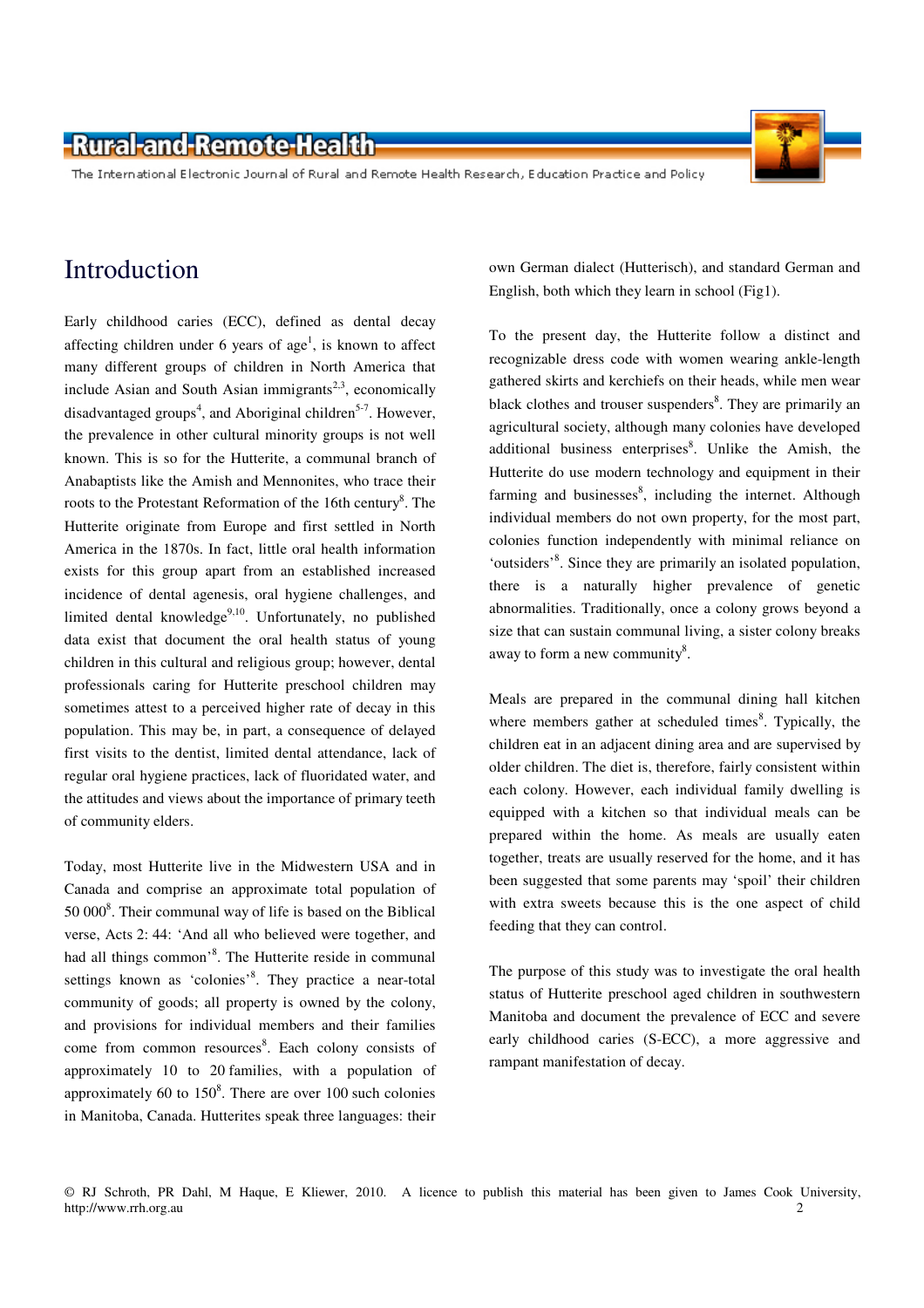The International Electronic Journal of Rural and Remote Health Research, Education Practice and Policy



**Figure 1: Map of Manitoba, Canada, showing the province region where participating Hutterite Colonies were located (grey area).** 

# Methods

This pilot study was approved by the Health Research Ethics Board at the University of Manitoba. Approval was also sought from the leadership of the various Hutterite Colonies and was facilitated by the local public health nurse in the Regional Health Authority (RHA), Central Manitoba Inc. A total of 6 colonies within 1.5 hours driving distance of Winnipeg, the provincial capital, agreed to participate. All parents with preschool aged children under 72 months were invited to take part by the local public health nurse. Participating communities included the Miami (Maple Creek), Clearview, Rosebank, Rose Valley, Wingham, and Skyview colonies.

All parents provided informed consent before they and their child participated. Mothers completed a short interview for collecting basic family and child characteristics; children were examined by a dentist. The study took place during 2005 and 2006. The brief questionnaire was administered by a member of the research team. The interviewed questionnaire used in this study was similar to a tool used in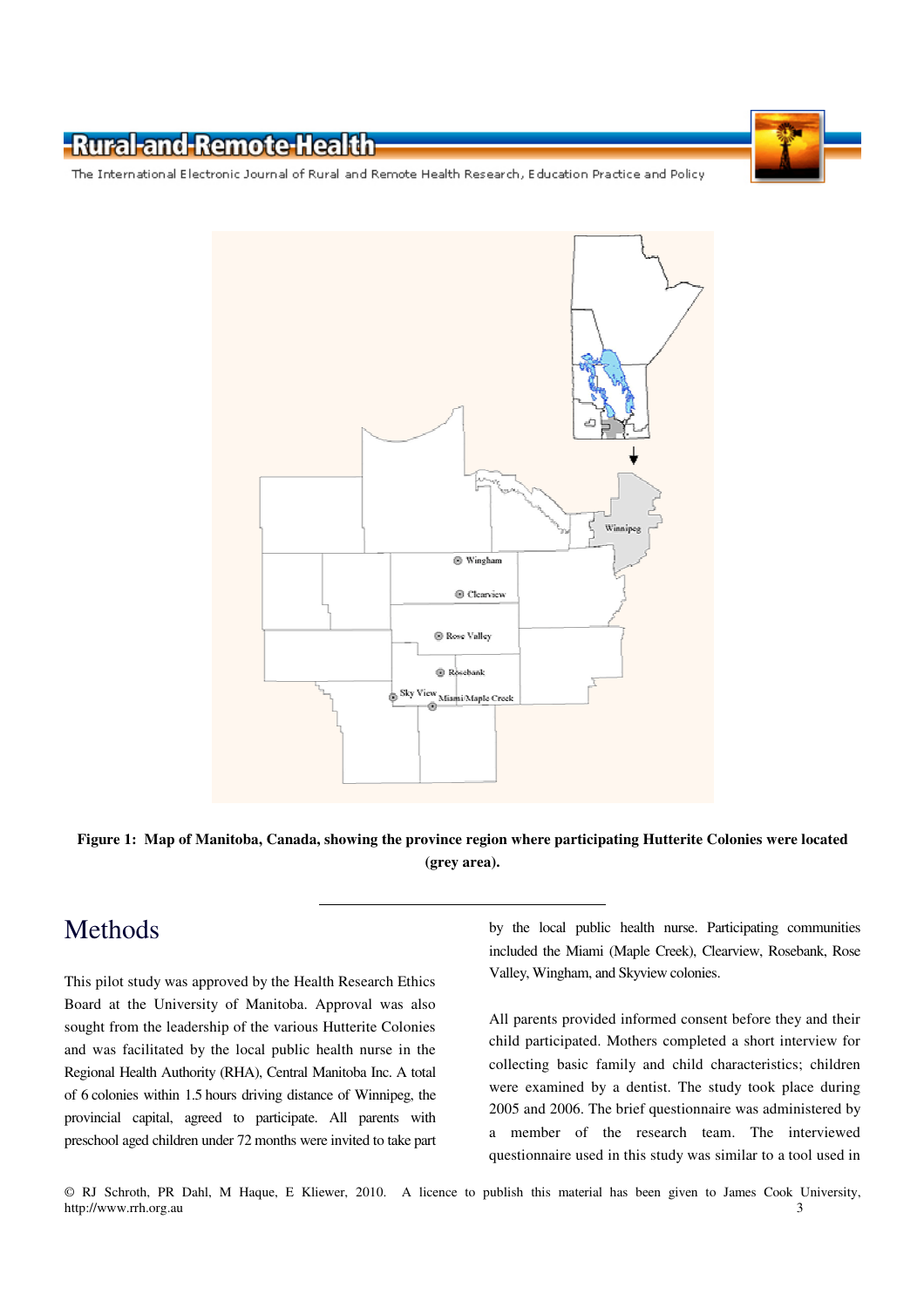The International Electronic Journal of Rural and Remote Health Research, Education Practice and Policy

a previous pilot study of preschool oral health in Manitoba in a rural community $11$ .

Two dentists served as the examiners and reviewed the examination criteria together to ensure that each was recording oral health conditions consistently. Examinations were either performed in the colony school or in the children's dining area of the communal dining hall. No additional light sources were used during the dental screeining examinations. Both dental examiners adhererd to established guidelines for the clinical assessment for dental caries and oral health indicators. Both the prevalence and rates of caries in the primary dentition were determined. Early childhood caries and S-ECC were defined according to the recommended case definitions, where ECC was the presence of any caries in the primary dentition<sup> $1,12$ </sup>. With regard to the rate of decay, the total d score for each child was the sum of all the primary teeth identified with untreated decay. The e score included the sum of primary teeth requiring extraction and those already extracted because of caries, while the total f score was the total number of primary teeth filled because of past caries experience. The simplified oral hygiene index was used to assess the amount of debris on primary teeth $13$ .

The child's dental screening results were combined with each mother's responses to the brief questionnaire. These data were entered into an MS Excel spreadsheet and analyzed using SAS v9.1 (SAS Institute Inc; Cary, NC, USA) and NCSS (Kaysville, Utah, USA). The mean caries score for the population was calculated with the overall prevalence of ECC and S-ECC, while ANOVA,  $\chi^2$ , *t*-tests and Poisson regression were used to investigate the associations between questionnaire responses and oral health indicators. Multiple logistic regression was performed for ECC and included variables found to be or closely associated with ECC on bivariate analysis. A *p* value of  $\leq 0.05$  was statistically significant.

#### Results

All eligible children of the desired age were enrolled into the study yielding a total of 66 preschoolers. Therefore,

participation from the communities was essentially considered to be a census of all preschool children in these 6 colonies. The mean age of participating children was  $40.1 \pm 20.1$  months (range 6–71 months), while the average age for responding mothers was  $32.2 \pm 5.6$  years (range 21–43 years). Thirty-four children (51.5%) were male. The majority were reported to be in very good or good physical health (92.4%). The average number of children in the home of participants was  $3.7 \pm 1.6$ , while the average number of adults in the home was  $2.1 \pm 0.3$ . Only seven children were the sole child in the family.

Questionnaire responses revealed that the majority of children  $(n = 54)$  were having their teeth cleaned daily. Most children (56.4%) were 1 year of age or younger when brushing was first initiated. Thirty-eight mothers (57.6%; 38/66) indicated that they had heard about ECC or other antecedent terms used to describe decay in preschool children.

Only 15 participating children were reported to have already had a first dental visit at a mean age of  $2.7 \pm 0.6$  years, and the main reason for this visit was decay or dental pain (66.7%, 10/15). Unfortunately, only four of these children attended for a check-up examination. When asked, 25.8% of mothers believed that children should have their first dental visit by the eruption of the first tooth or before 12 months of age. Thirty mothers (45.5%) thought the first visit should occur by 2 years of age. Overall, seven children (10.8%) had dental surgery to treat S-ECC under general anesthesia. When asked about their child's oral health, 17 mothers (25.8%) believed their child suffered from decay and  $75.8\%$  ( $n = 50$ ) rated their child's dental health as being good or better.

Clinical examinations identified a total of 35 children who had ECC, an overall prevalence of 53%. Of those with ECC, 28 were also identified as meeting the clinical case definition for S-ECC, the more rampant sub-classification form of the disease. The prevalence of ECC among the 6 colonies is reported (Table 1), and there were no significant differences in prevalence among them. Children with ECC were found to be significantly older than children who were caries-free on *t*-test analysis  $(50.9 \pm 17.1 \text{ months vs } 27.9 \pm 16.0, \text{ p} < 0.001).$ 

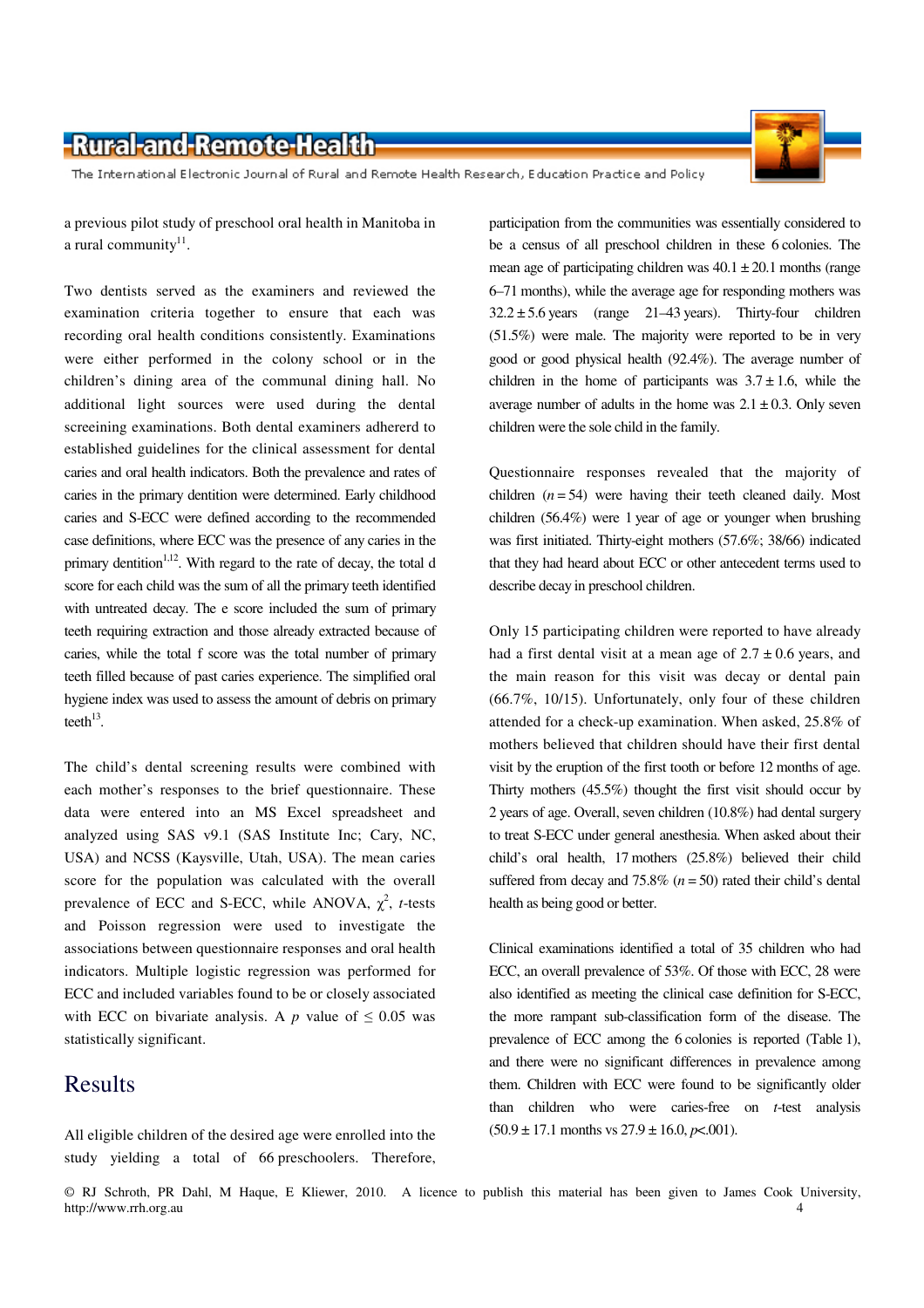

The International Electronic Journal of Rural and Remote Health Research, Education Practice and Policy

The average decayed, extracted and filled teeth (deft) score for the entire study population was  $2.8 \pm 4.0$  (range 0–20; Table 2). The ANOVA revealed no statistically significant differences in mean deft scores among the 6 participating Hutterite colonies ( $p$ >.05). Therefore, deft scores were reported for the entire cohort. Overall, the largest contributor to the deft score for this population was untreated decay (67.9%). On closer examination, the mean deft score for children with ECC was  $5.2 \pm 4.1$ . For those with S-ECC, the mean deft was  $6.2 \pm 4.1$ .

The  $\chi^2$  analysis revealed no difference in the prevalence of ECC between males and females (61.8% vs 43.8%, *p*=.14). The same was true for S-ECC (47.1% vs 37.5%, *p*=.43). Similarly, *t*-test analysis indicated there was no significant difference in deft scores between males and females  $(3.0 \pm 4.2 \text{ vs } 2.6 \pm 3.7, p=.68)$ .

Children who were rated by their mother to be in fair or poor dental health were significantly more likely to have ECC than those who were rated to be in very good or good dental health  $(87.5\%$  vs  $42.0\%$ ,  $p=.001$ ). The ANOVA revealed that caries rates were also significantly associated with maternal reports of childhood oral health (*p*=.0009). Those reported to be in poor dental health had a mean deft of  $7.5 \pm 8.7$  and those in fair oral health had a rate of  $5.1 \pm 3.5$ , compared with  $2.9 \pm 3.7$  and  $1.1 \pm 2.3$  in the good and very good groupings, respectively. Tukey's comparison revealed that children rated to be in very good oral health had significantly lower rates of decay than those in the fair  $(p=.010)$  and poor groupings  $(p=.007)$ .

There was no association between the presence of ECC or deft and the maternal ratings of their child's general health (*p*=.27 and *p*=.29, respectively). Further, there was no difference in mean birth weights between children with and without ECC (*p*=.47). There was also no significant association between prematurity and caries prevalence or caries rates. Although the two children who were born prematurely had a higher mean deft score, it did not statistically differ from the 64 children who were born at term  $(6.0 \pm 1.4 \text{ vs } 2.7 \pm 4.0, p=13).$ 

According to the simplified oral hygiene index, the average debris score for children in this study was  $0.67 \pm 0.37$  and ranged from 0 to 1.33. In other words, most children had less than one-third of specific tooth surfaces covered with debris or plaque. A *t*-test analysis was performed to determine whether children with ECC and S-ECC had higher debris scores. Children identified as having ECC did not have significantly higher mean debris scores than caries-free children  $(0.75 \pm 0.32 \text{ vs } 0.58 \pm 0.39, p=.074)$ . However, those with S-ECC did have significantly higher debris scores than all other children (0.78 ± 0.32 vs 0.59 ± 0.38, *p*=.035).

Considering that most children who had visited the dentist did so primarily because of caries, it was no surprise that the mean deft of those who already had visited the dentist was significantly higher than those who had not  $(6.9 \pm 5.2 \text{ vs } 1.6 \pm 2.5, p=.002)$ . Likewise, significantly more children who had already visited the dentist had ECC than those who had not visited a dental professional (93.3% vs 42.0%, *p*<.000). Naturally, those who underwent dental surgery under general anesthesia had significantly higher deft scores (*p*=.012).

The  $\chi^2$  analysis revealed that snacking habits were not significantly associated with ECC  $(p=0.75)$ . Those who snacked more frequently did not have a higher prevalence of ECC than those who snacked less frequently. Similarly, ANOVA also revealed that there was no difference in snacking frequency and mean deft scores  $(2.9 \leq$  once/day, 2.4 twice/day, and 3.2 > twice/day, *p*=.75).

The majority of children in this study were breastfed (61/66). There was no difference in caries rates between children who were and were not breastfed  $(2.6 \pm 3.9 \text{ vs } 4.8 \pm 4.6, p = .24)$ . While children who were not breastfed appeared to be more likely to have ECC (80% vs 50.8%), the relationship was not statistically significant (*p*=.36, Fisher's exact test). Likewise, while those who were breastfed appeared to have lower mean deft scores than those who were not, although *t*-test analysis revealed the difference was not statistically significant  $(2.6 \pm 3.9 \text{ vs } 4.8 \pm 4.6, p=.24)$ . The  $\chi^2$  analysis indicated that the prevalence of ECC was not associated with ever having been bottle fed (*p*=.71). The *t*-test analysis revealed that deft rates did not significantly differ between children who were and were not bottle fed (*p*=.22).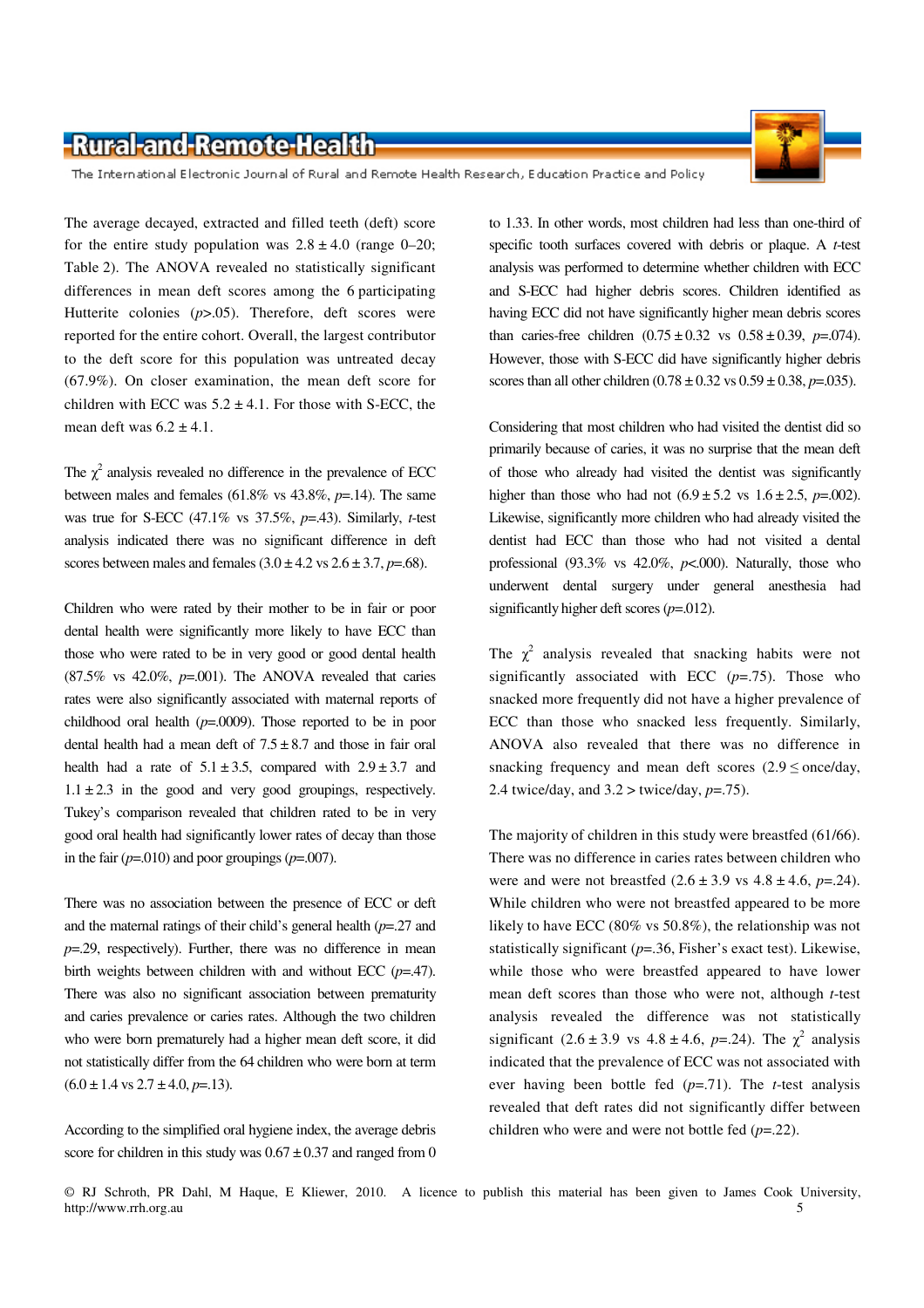



The International Electronic Journal of Rural and Remote Health Research, Education Practice and Policy

| <b>Hutterite Colony</b>      | $ECC*$             |           |  |  |  |
|------------------------------|--------------------|-----------|--|--|--|
|                              | $n\left(\%\right)$ |           |  |  |  |
|                              | Yes                | No        |  |  |  |
| Clearview                    | 6(35.3)            | 11 (64.7) |  |  |  |
| Miami (Maple Creek)          | 6(54.5)            | 5(45.5)   |  |  |  |
| Rose Bank                    | 8(50)              | 8(50)     |  |  |  |
| Rose Valley                  | 10(76.9)           | 3(23.1)   |  |  |  |
| Skyview                      | $\Omega$           | 2(100)    |  |  |  |
| Wingham                      | 5(71.4)            | 2(28.6)   |  |  |  |
| ECC, Early childhood caries. |                    |           |  |  |  |

|  |  | Table 1: Prevalence of early childhood caries according to Hutterite colony |
|--|--|-----------------------------------------------------------------------------|
|  |  |                                                                             |

 $*P = 0.14$ 

| <b>Variable</b> | $Mean \pm SD$ | Range    |
|-----------------|---------------|----------|
|                 | $1.9 \pm 2.9$ | $0 - 12$ |
|                 | $0.3 \pm 1.2$ |          |
|                 | $0.6 \pm 1.7$ |          |
| left            | $2.8 \pm 4.0$ |          |

**Table 2: Mean decayed, extracted, filled, and deft score** 

d, sum of all the primary teeth identified with untreated decay; e, sum of primary teeth requiring extraction and those already extracted because of caries; f, total number of primary teeth filled because of past caries experience; deft, decayed, extracted and filled teeth score for whole population.

The majority of children were having their teeth cleaned on regular basis. However, those who had their teeth cleaned did not have significantly lower deft rates than those who did not have their mouths cleaned (*p*=.79). Likewise, there was no significant relationship between the frequency of toothbrushing and the presence of ECC. Children who had their teeth brushed less than once per day did not have a higher prevalence of ECC than those whose teeth were brushed one or more times daily (52.6% vs 47.4%, *p*=.25). Similarly, ANOVA revealed these same children did not have higher deft scores than those whose teeth were brushed more frequently (*p*=.41). However, children who brushed independently had significantly higher caries rates than those who did not  $(4.8 \pm 4.3 \text{ vs } 1.9 \pm 3.5, p=0.005)$ . There was no significant difference in deft rates between children whose teeth were brushed by their parent and those whose teeth were not brushed by a parent (*p*=.57). While children who brushed independently were found to have a higher prevalence of ECC (70% vs 45.7%). this relationship failed to reach the threshold of significance  $(p=.069)$ .

No relationship was found between average debris scores and whether children's teeth were being brushed. However, a higher mean debris score for children who brushed their own teeth approached the threshold of statistical significance when compared with children who did not brush their own teeth  $(0.79 \pm 0.30 \text{ vs } 0.61 \pm 0.38, p=.052)$ .

Only four of 66 mothers had completed high school, and the children of mothers who completed high school had significantly lower deft scores than those whose mothers did not complete high school  $(0.5 \pm 1.0 \text{ vs } 2.9 \pm 4.0, p=.006)$ . However, while fewer children of mothers who completed high school had ECC compared with those whose mothers did not, this relationship was not statistically significant (25.0% vs 54.8%, *p*=.34).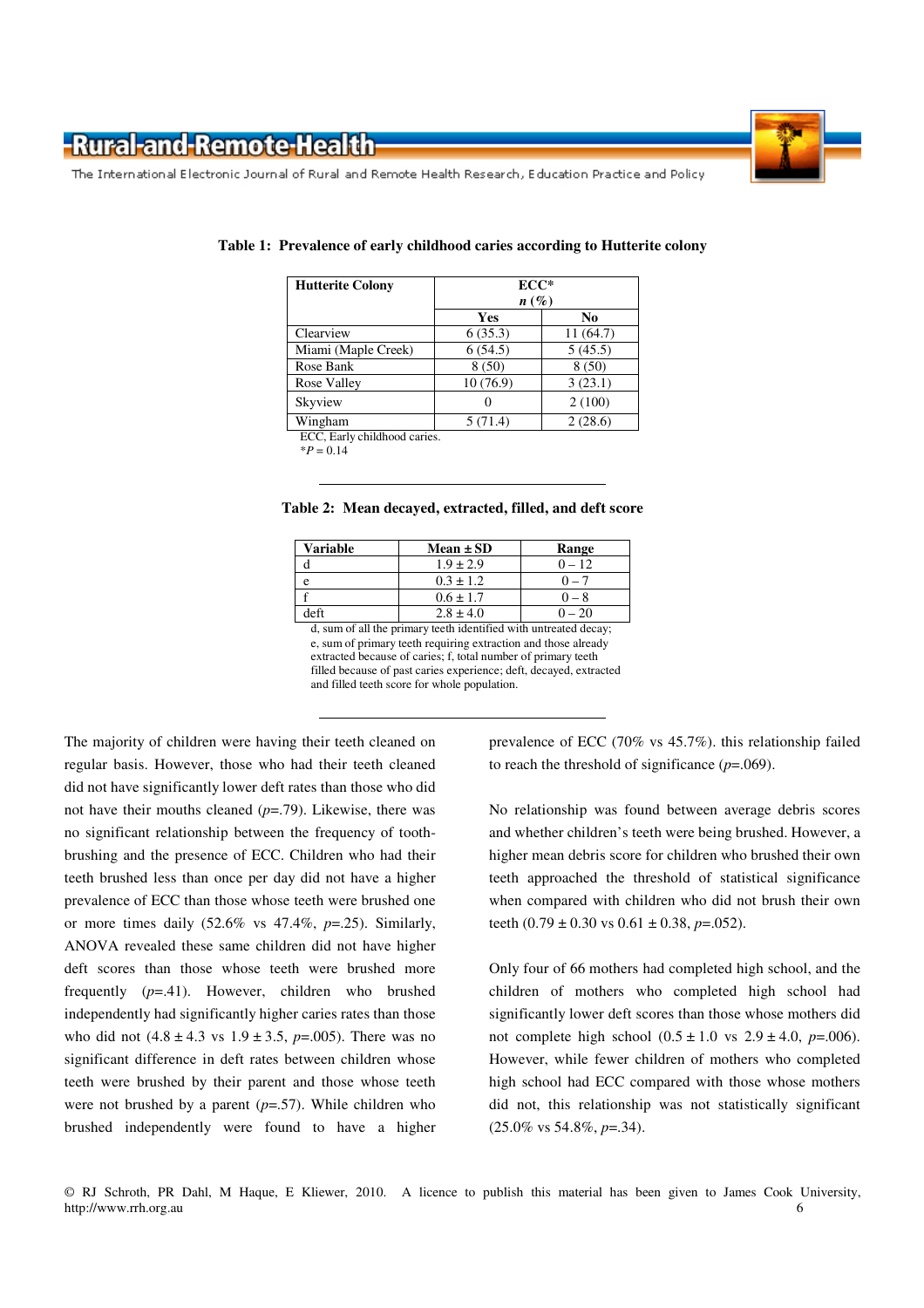

The International Electronic Journal of Rural and Remote Health Research, Education Practice and Policy

Finally, this study also explored the relationship between the number of children in the home and caries experience. Children with ECC were significantly more likely to come from a household with more children than children who were caries-free  $(4.3 \pm 1.3 \text{ vs } 2.9 \pm 1.6, p = < .001)$ . Similarly, children with ECC were more likely to have siblings than caries-free children (*p*=.004). Poisson regression was performed to examine the relationship between deft and the number of children in a home, revealing a significant relationship: as the number of children in the family increased, the mean deft score significantly increased (*p*<.001). Results from the Poisson regression allowed us to predict mean deft scores based on different numbers of children in the home. The predicted deft scores for zero, two and four children in the household were 1.1, 1.7, and 2.8, respectively.

Multivariate logistic regression analyses for ECC were performed that included those variables found to be significantly associated with ECC on bivariate analyses or at least approximated the threshold of significance. Childhood age (in months) appeared to be the strongest independent predictor of ECC status (*p*=.0079) (Table 3). However, when age was excluded from the first model, low maternal ratings of childhood oral health (ie, fair/poor/very poor; *p*=.021) and the number of children in the family (*p*=.0057) remained significantly associated with ECC after for controlling for the other variables (Table 4). Those with lower ratings and those with more siblings were significantly more likely to have ECC.

### Discussion

To the present authors' knowledge, this small study is the first to report on the caries status of young Hutterite children in North America. The results revealed that many preschool children were affected by decay because just over half of this preschool cohort (53%) had ECC. Further, 42.4% were diagnosed as having S-ECC, a more aggressive form, and some had already undergone pediatric dental surgery under general anesthesia. Despite these findings, the majority of mothers indicated that they believed their child's dental

health was either good or very good, and only 25.8% actually thought their child had caries. Fortunately, most of the children participating in this cross-sectional study were rated to be in very good or good physical health. Considering that ECC is known to sometimes affect childhood health and well-being<sup>14</sup>, it is encouraging to see reports of healthy children. However, it is also possible that some parents may not be aware of the potential influence of caries on health status because dental discomfort displayed by very young children can be difficult to recognize.

Although a considerable proportion of children had ECC, the severity of caries in this rural population was not as severe as rates reported for other groups of Canadian children from remote or disadvantaged communities, including First Nations<sup>4,5,15</sup> or distinct ethnic groups. Nonetheless, the caries rates and prevalence reported in this study closely mirrors what has been reported for other rural-dwelling children residing in the same region of Manitoba<sup>11</sup>. The mean deft for this population was  $2.8 \pm 4.0$  teeth and this is only slightly greater compared with  $2.0 \pm 3.3$  for a cohort of rural Manitoba children of a similar age  $(45.7 \pm 3.3 \text{ months})$ .

Children who were identified as having ECC were significantly older than children who were cavity-free. In fact, this was the strongest predictor of ECC in the initial multiple logistic regression analysis. Naturally, this is a common finding in many epidemiological surveys. Age is a recognized predictor of ECC, with older infants and preschool children at increased risk for developing caries<sup> $4,16-18$ </sup>. They have more erupted teeth, which have been exposed to oral environment challenges for longer periods. This, combined with limited dental attendance, increases overall caries-risk.

What is apparent is that many of these Hutterite children are not having their current dental needs met, as was demonstrated by a larger d score when compared with the overall deft rate (ie, 1.9/2.8). These children are in need of early access to both preventive care and treatment. The number of dental providers is often limited in rural and remote communities, and many dental providers prefer not to see young children in their practices.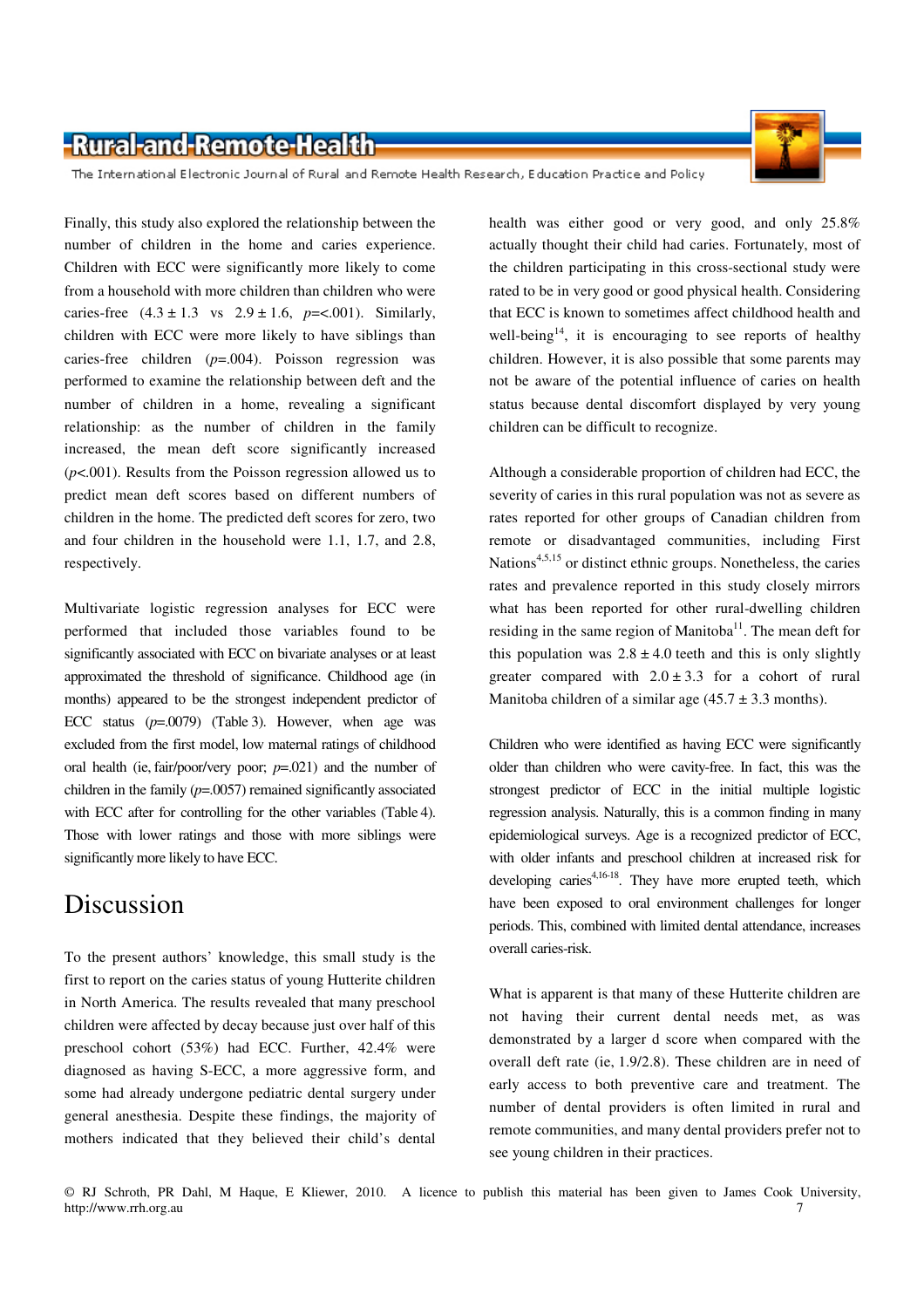

The International Electronic Journal of Rural and Remote Health Research, Education Practice and Policy

| <b>Variable</b>                     | Regression<br>coefficient (b) | <b>Standard error</b><br>b | Odds ratio | $± 95\%$<br>Confidence<br>interval | P value  |
|-------------------------------------|-------------------------------|----------------------------|------------|------------------------------------|----------|
| Age                                 | 0.062                         | 0.023                      | 3.49       | (1.39, 8.78)                       | $.0079*$ |
| Child brushes<br>independently      | $-0.53$                       | 0.85                       | 0.59       | (0.11, 3.13)                       | .54      |
| Debris score                        | 1.39                          | 1.01                       | 4.03       | (0.56, 28.98)                      | .17      |
| Maternal rating<br>of child's teeth | 1.40                          | 0.89                       | 4.06       | (0.071, 23.15)                     | .11      |
| No. children in<br>household        | 0.43                          | 0.26                       | 1.54       | (0.92, 2.59)                       | .10      |

|  | Table 3: Multiple logistic regression for early childhood caries |  |  |
|--|------------------------------------------------------------------|--|--|
|  |                                                                  |  |  |

b, Regression coefficient.

\*Significant.

**Table 4: Multiple logistic regression for early childhood caries (excluding age)** 

| <b>Variable</b>                     | <b>Regression</b> | <b>Standard Error</b> | <b>Odds Ratio</b> | $\pm 95\%$                    | P value  |
|-------------------------------------|-------------------|-----------------------|-------------------|-------------------------------|----------|
|                                     | Coefficient (b)   | b                     |                   | Confidence<br><b>Interval</b> |          |
| Child brushes<br>independently      | 0.45              | 0.70                  | 1.57              | (0.40, 6.21)                  | .52      |
| Debris score                        | 1.34              | 0.86                  | 3.80              | (0.71, 20.46)                 | .12      |
| Maternal rating of<br>child's teeth | 2.01              | 0.87                  | 7.49              | (1.35, 41.42)                 | $.021*$  |
| No. children in<br>household        | 0.66              | 0.24                  | 1.94              | (1.21, 3.11)                  | $.0057*$ |
| *Significant.                       |                   |                       |                   |                               |          |

Unfortunately, for most children in this sample who had already been examined by a dental professional, their first dental visit was due to caries, rather than being a preventive practice. Hutterite parents need to be better informed about the benefits of early preventive dental visits before caries develops. Only 25.8% of mothers in our study believed that a child's first visit should correspond with the eruption of the first tooth or before 12 months of age. For early dental visits to become common practice in these rural areas, awareness needs to be raised with parents, dental professionals, and medical providers. Changing the practice patterns of dentists to begin seeing children for their first dental visit by 12 months of age is a challenge<sup>19</sup>. This fact, combined with fewer dental providers in rural locales, present access to care challenges for society. It is important to identify dental practices in rural Manitoba willing to see young children for

their first dental visit. Fortunately, the Manitoba Dental Association introduced a program throughout Manitoba in 2010 that encourages dentists to begin providing dental visits for very young children, even as young as 12 months of age. Family physicians and pediatricians are also well positioned to take an active role in ECC prevention and promoting infant and preschool oral health. These primary care providers are more likely to see young children at early ages than dentists, and they have a great opportunity to provide initial oral health assessments, anticipatory guidance to parents, and facilitate subsequent referrals to local dental professionals.

Several factors were found to be associated with ECC and increased caries rates in this study. Children whose mothers rated their oral health as being fair or worse were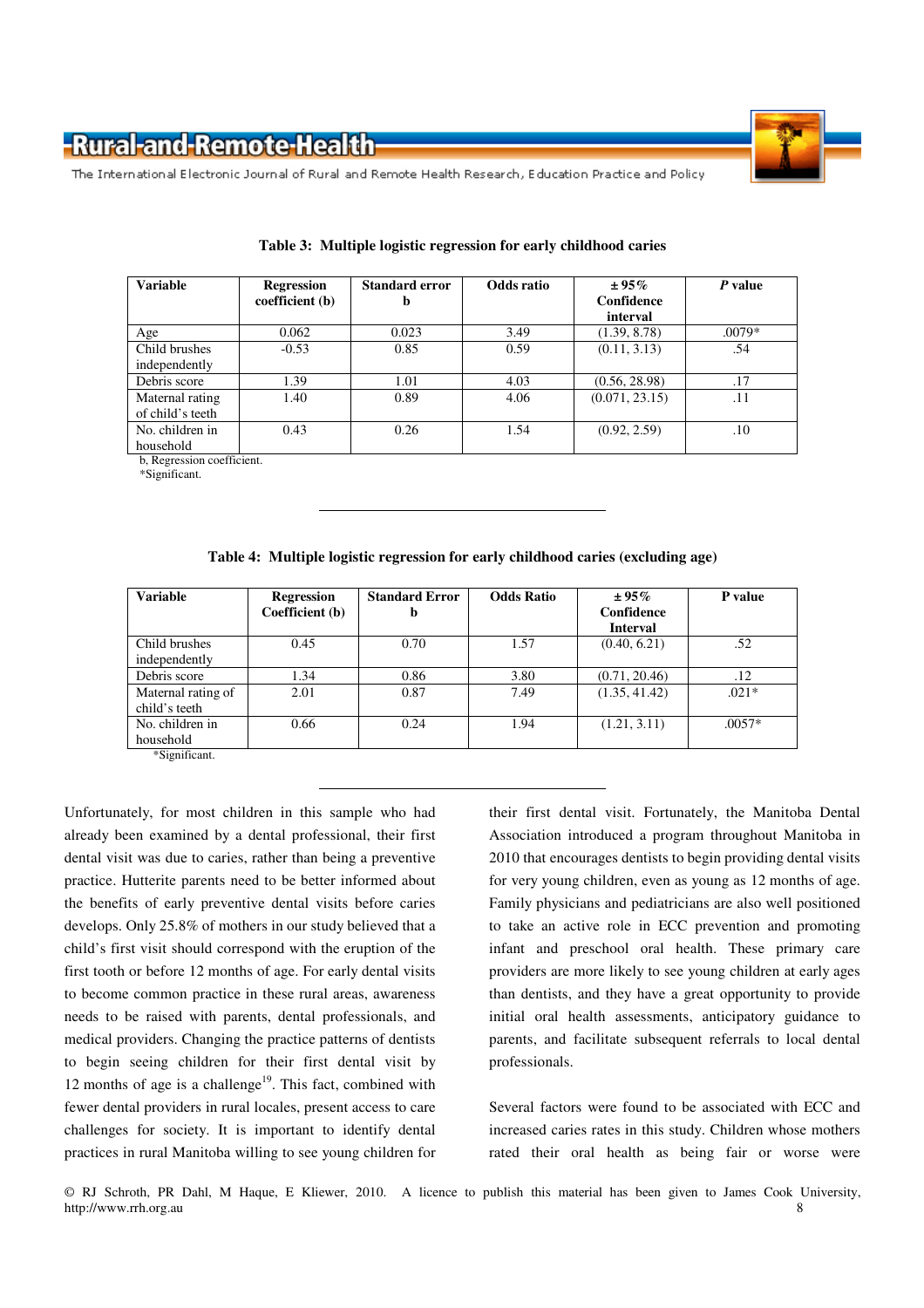

The International Electronic Journal of Rural and Remote Health Research, Education Practice and Policy

significantly more likely to have ECC. Likewise, deft scores significantly increased as ratings decreased. Therefore, it appears that mothers are reliable in assessing their child's oral health status. These findings are consistent with a previous report on ECC involving a group of rural-dwelling  $M$ anitobans<sup>11</sup>. This relationship withstood multiple logistic regression analysis, in that children who were considered to be in substandard oral health were significantly more likely to have ECC (Table 4). This may be a practical question to include in a caries-risk assessment instrument for clinical use and screening purposes.

The findings from this study also suggest that family size may have an influence on a young child's oral health. Those with ECC belonged to families with significantly more children in the home than those who were cavity-free. Likewise, more children in the home was associated with increased deft scores. When age was removed from final regression model in the current study, the number of children in the household was found to be significantly associated with ECC  $(p=.0057)$ . This finding mirrors the results of an earlier study of ECC in Manitoba $11$ , and has also been reported in other epidemiological investigations of  $ECC^{20,21}$ . There are several possible explanations for the present findings. Parents with large families may have difficulty in meeting the health needs of their children, including oral health. Family finances may play a role as parents may have difficulty in affording dental care for the entire family. Further, it could also be due to the reality that performing and supervising routine, essential oral hygiene for each child in the home may be challenging; having more children may limit the time parents can spend with each child on these lifestyle tasks $11$ . Another explanation concerns the transmissibility of cariogenic microorganisms $^{22}$ . It appears that initial transmission of *Streptococcus mutans* is not always from mothers but may also be by horizontal transmission among siblings<sup>23</sup>. Having more children in the home may mean increased transmission between siblings.

Other factors identified as contributing to the caries burden in these Hutterite children included children brushing their teeth by themselves (ie, unsupervised brushing) and the

overall debris index score. Those brushing unsupervised were found to have significantly greater caries rates and debris in their primary dentitions; however, this had little influence on ECC prevalence. Results from the multiple logistic regression analyses indicated that brushing independently was not predictive of ECC. However, bivariate analysis did suggest that children with S-ECC had significantly higher debris index scores.

Young Hutterite children usually learn to speak German before English, which can sometimes make communication difficult for the very young and may affect their interaction with healthcare providers. While this is not usually a great barrier to care, it may mean that oral health promotion resources need to be translated into the German language. Acting on requests from some rural communities, the 'Healthy Smile Happy Child project' translated several oral health promotion teaching tools into the German language to assist in work with Hutterite colonies and recent German immigrants to southern Manitoba. Summary reports of key findings from this survey were shared with parents and leaders in the various Hutterite colonies. They were also shared with the community facilitator working with the early childhood oral health promotion project in that region of the province.

While Hutterite society is typically male dominated, with women assuming domestic roles, women play a key role in medical decision-making and are highly involved in the life of the children of the colony<sup>8</sup>. Therefore, any attempt to engage the Hutterite in early childhood dental prevention must include the mothers. Qualitative research may be a useful means to understand whether cultural views and practices have an influence on early childhood oral health. Considering that early childhood oral health status is a strong predictor of future dental health, it is important to work with community leaders to understand the importance of early and preventive dental visits. This will not only improve childhood quality of life and well-being, but may also lead to decreases in future dental treatment expenditures and dental emergencies.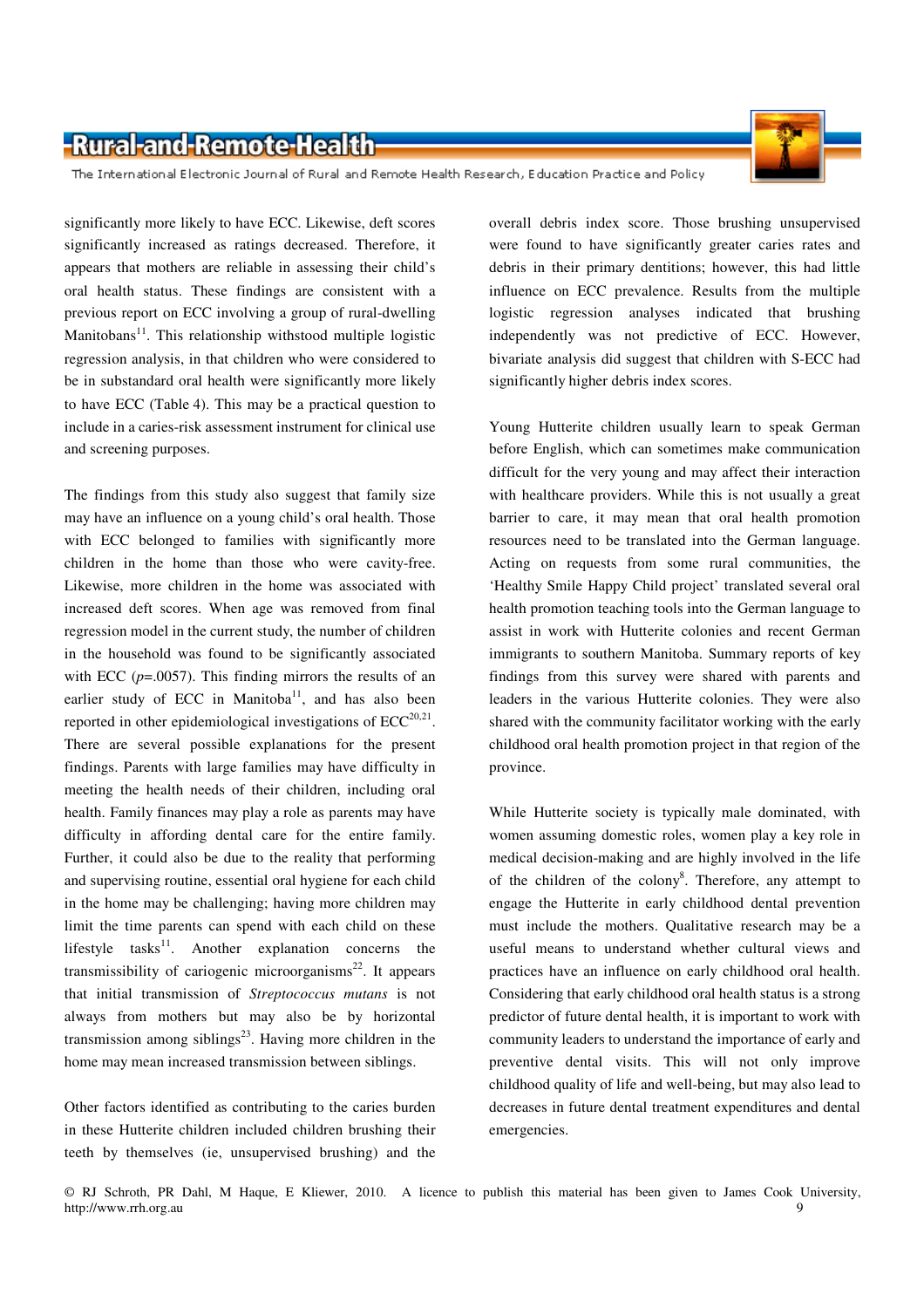

The International Electronic Journal of Rural and Remote Health Research, Education Practice and Policy

Naturally, this study is not without limitations. The questions posed to the mother were retrospective in nature, which might have resulted in recall bias. In addition, the sample size was relatively small. However, considering that all eligible children from the 6 colonies participated, it dose provide an accurate assessment of the oral health of preschool children from these communities. Although the findings are not generalizable to all Hutterite preschool children in Manitoba, this project provides a baseline for future assessments and comparisons. While this is not an overwhelming representation of the preschool population of the region, it provides healthcare providers and the RHA of Central Manitoba with key information regarding the oral health status of Hutterite infants and preschoolers in the region.

# **Conclusions**

This is the first study to report the prevalence of primary tooth decay in Hutterite children and has produced the following specific conclusions:

- 1. Over half of the children were identified as having ECC, with 42.4% having the more severe subtype, S-ECC.
- 2. Few Hutterite children had visited the dentist and of those who did, visits were generally due to caries or emergency based.
- 3. Factors associated with ECC in this population included childhood age, maternal ratings of childhood oral health, and the number of children in the home.

Decay rates were comparable with other Canadian data for rural dwelling children. Effective and culturally appropriate prevention and health promotion activities are warranted including fluoride varnish and early dental visits.

# Acknowledgements

The authors thank Susan Mooney (public health nurse) for organizing the visits to the Hutterite Colonies, Tijana Stijacic for her help with interviews and Rachel Dahl for helping with the study. Thank you to all participating Hutterite colonies and colony leadership. At the time of this study, Dr. Schroth was a CIHR Strategic Training Fellow in the Canadian Child Health Clinician Scientist Program (CCHCSP). Grant funding to support this project was made available from the Faculty of Dentistry Endowment Fund.

## References

1. Drury TF, Horowitz AM, Ismail AI, Maertens MP, Rozier RG, Selwitz RH. Diagnosing and reporting early childhood caries for research purposes. A report of a workshop sponsored by the National Institute of Dental and Craniofacial Research, the Health Resources and Services Administration, and the Health Care Financing Administration. *Journal of Public Health Dentistry* 1999; **59(3):** 192-197.

2. Harrison R, Wong T, Ewan C, Contreras B, Phung Y. Feeding practices and dental caries in an urban Canadian population of Vietnamese preschool children. *ASDC Journal of Dentistry for Children* 1997; **64(2):** 112-117.

3. Harrison R, Benton T, Everson-Stewart S, Weinstein P. Effect of motivational interviewing on rates of early childhood caries: a randomized trial. *Pediatric Dentistry* 2007; **29(1):** 16-22.

4. Schroth RJ, Moore P, Brothwell DJ. Prevalence of early childhood caries in 4 Manitoba communities. *Journal Canadian Dental Association* 2005; **71(8):** 567.

5. Schroth RJ, Smith PJ, Whalen JC, Lekic C, Moffatt ME. Prevalence of caries among preschool-aged children in a northern Manitoba community. *Journal Canadian Dental Association* 2005; **71(1):** 27.